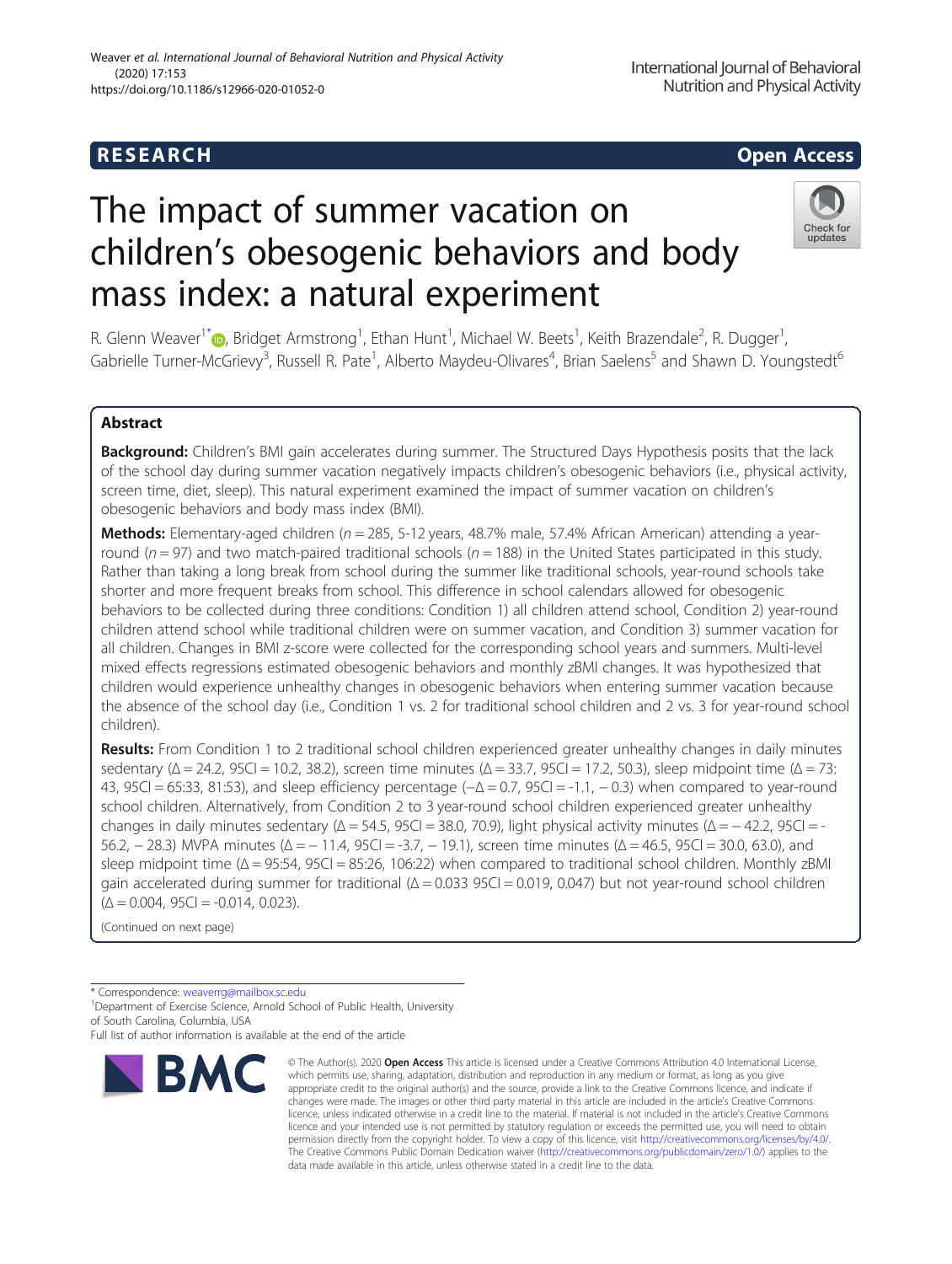#### (Continued from previous page)

**Conclusions:** This study suggests that the lack of the school day during summer vacation negatively impacts sedentary behaviors, sleep timing, and screen time. Changes in sedentary behaviors, screen time, and sleep midpoint may contribute to accelerated summer BMI gain. Providing structured programming during summer vacation may positively impact these behaviors, and in turn, mitigate accelerated summer BMI gain.

Trial registration: ClinicalTrials.gov Identifier: [NCT03397940](https://clinicaltrials.gov/ct2/show/NCT03397940?term=Role+of+Structured+Days+on+Weight+Gain&draw=2&rank=1). Registered January 12th 2018.

Keywords: Obesity, Policy, Children

#### Introduction

A growing body of evidence indicates elementary aged children (5–12 years) in the United States experience accelerated gains in body mass index (BMI) during the summer [[1](#page-12-0)–[3](#page-12-0)]. Accelerated summer BMI gain has also been observed in Canada and Japan [\[4](#page-12-0)] and a recent study aims to examine this phenomenon in Australia [\[5](#page-12-0)]. The mechanisms driving accelerated BMI gain during summer are unclear and are likely due to a complex web of behavioral, environmental, and biological factors [\[6](#page-12-0), [7\]](#page-12-0). From a behavioral perspective accelerated summer BMI gain may be due to increased engagement in unhealthy obesogenic behaviors (i.e., physical activity, sleep, screen time, and diet) during summer [[6\]](#page-12-0). For example, during summer children may increase sedentary and screen time, reduce engagement in moderate-tovigorous physical activity (MVPA) increase consumption of unhealthy foods, decrease consumption of healthy foods, and decrease sleep duration while shifting sleep timing later (i.e., going to sleep and waking later). All of these behaviors have been linked to increased risk for overweight or obesity [\[8](#page-12-0)–[14](#page-12-0)]. Further, in the United States children typically do not attend school for up to 12 weeks during the summer (May–August), commonly referred to as summer vacation. Engagement in behaviors that are linked to increased risk for overweight or obesity during summer vacation may be directly linked to the absence of the school day during summer.

The structured days hypothesis (SDH) posits that structure, defined as a pre-planned, segmented, and adult-supervised compulsory environment, helps to minimize children's engagement in undesirable obesogenic behaviors [\[6](#page-12-0)]. Thus, children may engage in less desirable levels of obesogenic behaviors during summer vacation because the compulsory, pre-planned, and adult supervised structure provided by the school day is no longer present on a consistent basis. Few studies have examined children's obesogenic behaviors during summer vacation compared to the school year, however, studies that compare school to weekend days (i.e., typically less-structured) overwhelmingly support the SDH. Studies that have examined obesogenic behaviors in children during school compared to summer vacation are limited because they used between group designs, had

limited samples sizes, and typically examined behaviors during summer vacation and the school year for 1 week or less [[15](#page-12-0)–[22](#page-12-0)]. Previous studies have also failed to consider that children's behaviors naturally fluctuate seasonally. In cooler climates studies have shown that physical activity increases during the summer when days are milder compared to the winter [\[23,](#page-12-0) [24\]](#page-12-0), while in warmer climates physical activity may decrease during the summer due to extreme heat and humidity [[25,](#page-12-0) [26\]](#page-12-0). In addition, more recent studies have suggested that extended exposure to daylight and artificial lighting during the afternoons and evenings in the summer may lead to delayed circadian timing resulting in shifts to later sleep timing [\[7](#page-12-0), [27](#page-12-0)].

Year-round schools (aka distributed calendars) operate on a 180-day schedule similar to traditional schools. However, year-round schools incorporate shorter, more frequent breaks throughout the calendar year rather than taking one prolonged 2–3-month break over summer. A typical year-round school operates for 9 weeks in a row and then takes a 3-week break from school. Yearround school schedules are relevant when examining changes in children's obesogenic behaviors during summer vacation as children attending year-round schools are exposed to school during the traditional summer vacation. Thus, comparing behaviors of children in traditional and year-round schools when both schools are in session (Condition 1), traditional schools are on summer vacation but year-round schools are in session (Condition 2), and both schools are on summer vacation (Condition 3—see Fig. [1](#page-2-0)) allows one to disentangle naturally occurring seasonal fluctuations in children's obesogenic behaviors from changes that occur due to the absence of the school day during summer vacation. To the author's knowledge no previous studies have capitalized on differing school calendars to test the SDH.

The purpose of this study was to examine the impact of summer vacation on elementary-aged children's obesogenic behaviors during the summer using a natural experiment design. Participants in the study attended schools following either a traditional or year-round school calendar. Using a school following a year-round calendar as a seasonal control we aimed to examine if changes in traditional school children's behavior are due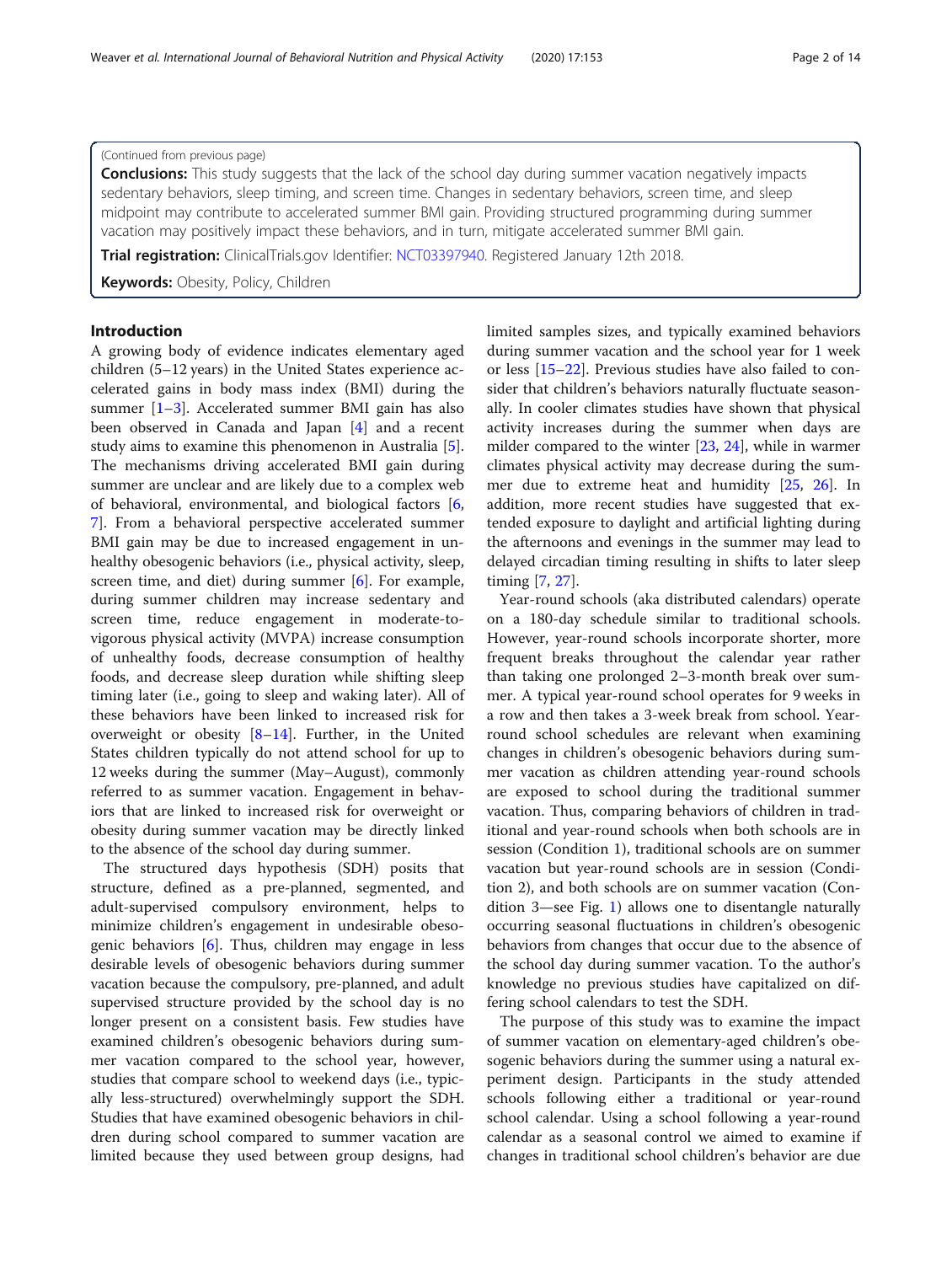<span id="page-2-0"></span>to the removal of the school day not due to changing seasons. To accomplish this the following hypotheses were tested.

#### Hypotheses

- 1 Children attending the traditional school will experience larger unhealthy changes in behaviors (physical activity, screen time, diet, and sleep) than year-round school children from Condition 1 to Condition 2 (i.e., when traditional school children stop attending school but year-round school children continue attending school).
- 2 Children attending the year-round school will experience greater unhealthy changes in behaviors than traditional school children from Condition 2

to Condition 3 (i.e., when year-round school children stop attending school and traditional school children remain on summer vacation).

#### **Methods**

#### Setting and participants

This study is part of a larger natural experiment that aims to examine changes in BMI and fitness during the traditional summer vacation and during the school year for children attending a year-round school and two match paired traditional schools [\[28](#page-12-0)]. Three schools in one urban school district in the southeastern United States participated in the current study. One school (i.e., school A) converted to a year-round schedule in the fall of 2016. The year-round calendar called for children to attend school for 9 weeks and then to take a 3-week

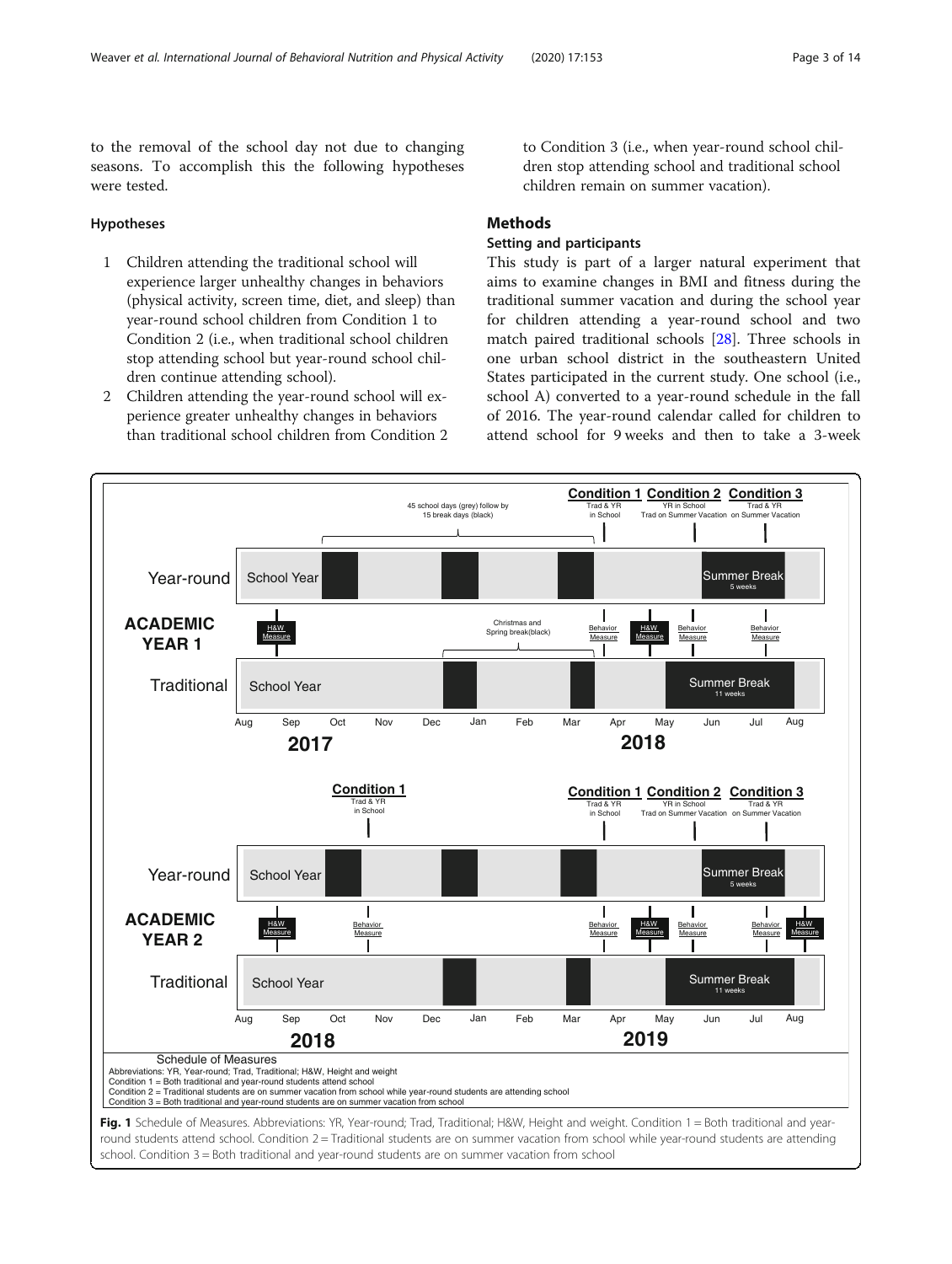<span id="page-3-0"></span>break from school. During June and July, the traditional summer vacation, the year-round school took an extended 5-week break. This school is the only school in the school district following a year-round calendar. With the exception of the year-round calendar, the school follows all district policies and procedures, including school zoning practices (i.e., how children are assigned to attend specific schools within the district). Specifically, the decision for children to attend the year-round school is made by the district, not families, and based on home address. Two match-paired schools (i.e., schools B and C) were selected to participate because of similar school day structure, daily start and end times, student race/ ethnicity, gender, number of students enrolled, age/grade

Table 1 Characteristics of participant schools and students

levels served, percentage of students receiving free and reduced lunch, and academic test scores. Table 1 presents the demographics of the participating schools and individual participants. Table [2](#page-4-0) displays the flow of participants throughout the study.

#### Power analysis

An a priori power analysis for the smallest detectable effect was performed using G\*Power (v.3.1.9.2) and was based on the difference in change of behaviors between groups. With a total of 240 children (using a variance inflation correction factor of 1.74 to account for clustering within grades per school) [\[29](#page-12-0)], and according to the statistical software G\*power 3.1.9.7, the study is sufficiently

|                                                                       |             | A Year-round Calendar B Traditional Calendar C Traditional Calendar All Schools |              |                  |
|-----------------------------------------------------------------------|-------------|---------------------------------------------------------------------------------|--------------|------------------|
| Participating School Characteristics                                  |             |                                                                                 |              |                  |
| <b>Total Students</b>                                                 | 389         | 443                                                                             | 417          | 1249             |
| Male (%)                                                              | 49.4        | 60.5                                                                            | 50.4         | 53.6             |
| Age in Years                                                          | 4-12 years  | 4-12 years                                                                      | $5-12$ years | 4-12 years       |
| Grades                                                                | prek-6      | prek-6                                                                          | $k-6$        | prek-6           |
| Race                                                                  |             |                                                                                 |              |                  |
| White (%)                                                             | 28.8        | 23.5                                                                            | 34.3         | 28.7             |
| Black (%)                                                             | 60.9        | 67.0                                                                            | 55.9         | 61.4             |
| Other Race/ethnicity (%)                                              | 10.3        | 8.5                                                                             | 8.8          | 8.8              |
| Free & Reduced Priced Lunch (%)                                       | 81.0        | 87.0                                                                            | 84.0         | 84.0             |
| Current Study Participant Characteristics at Baseline                 |             |                                                                                 |              |                  |
| Number of participants                                                | 97          | 93                                                                              | 95           | 285 <sup>a</sup> |
| Male (%)                                                              | 59.2        | 44.2                                                                            | 41.5         | 48.7             |
| Age in Years (SD)                                                     | 7.3(1.3)    | 7.6(1.3)                                                                        | 7.2(1.2)     | 7.4(1.3)         |
| Grade (SD)                                                            | 2.4(1.2)    | 2.4(1.2)                                                                        | 2.2(1.1)     | 2.3(1.1)         |
| BMI z-score (SD)                                                      | 0.56(1.14)  | 0.59(1.40)                                                                      | 0.66(1.21)   | 0.61(1.23)       |
| Household Income                                                      |             |                                                                                 |              |                  |
| $< 40,000$ (%)                                                        | 55.9        | 60.0                                                                            | 55.3         | 57.0             |
| $\geq 40,000$ (%)                                                     | 44.1        | 40.0                                                                            | 44.7         | 43.0             |
| Race                                                                  |             |                                                                                 |              |                  |
| White (%)                                                             | 24.7        | 19.6                                                                            | 42.4         | 29.5             |
| Black (%)                                                             | 59.0        | 78.4                                                                            | 39.4         | 57.4             |
| Other Race/ethnicity (%)                                              | 6.9         | 0.0                                                                             | 13.6         | 7.4              |
| Not reported (%)                                                      | 9.8         | 2.0                                                                             | 4.6          | 5.8              |
| Mean Number of Measurement Waves with Valid Data 2.9<br>$(range 1-4)$ |             | 2.4                                                                             | 2.6          | 2.6              |
| Mean Number of Valid Days of Data                                     |             |                                                                                 |              |                  |
| Physical Activity (SD) <sup>b</sup>                                   | 70.4 (31.4) | 50.5 (33.5)                                                                     | 68.8 (39.0)  | 63.6 (31.0)      |
| Sleep (SD) b                                                          | 35.4 (26.0) | 24.6 (30.3)                                                                     | 32.5 (23.0)  | 30.9 (26.2)      |
| Foods Consumed & Screen Time (SD) <sup>c</sup>                        | 26.8 (20.5) | 20.3 (19.3)                                                                     | 23.4 (20.4)  | 23.6 (20.1)      |

<sup>a</sup> Includes total number of unique children providing valid data from the original and refresh cohort

b Maximum of 142 wear days

 $c$  Maximum of 41 possible daily diary reports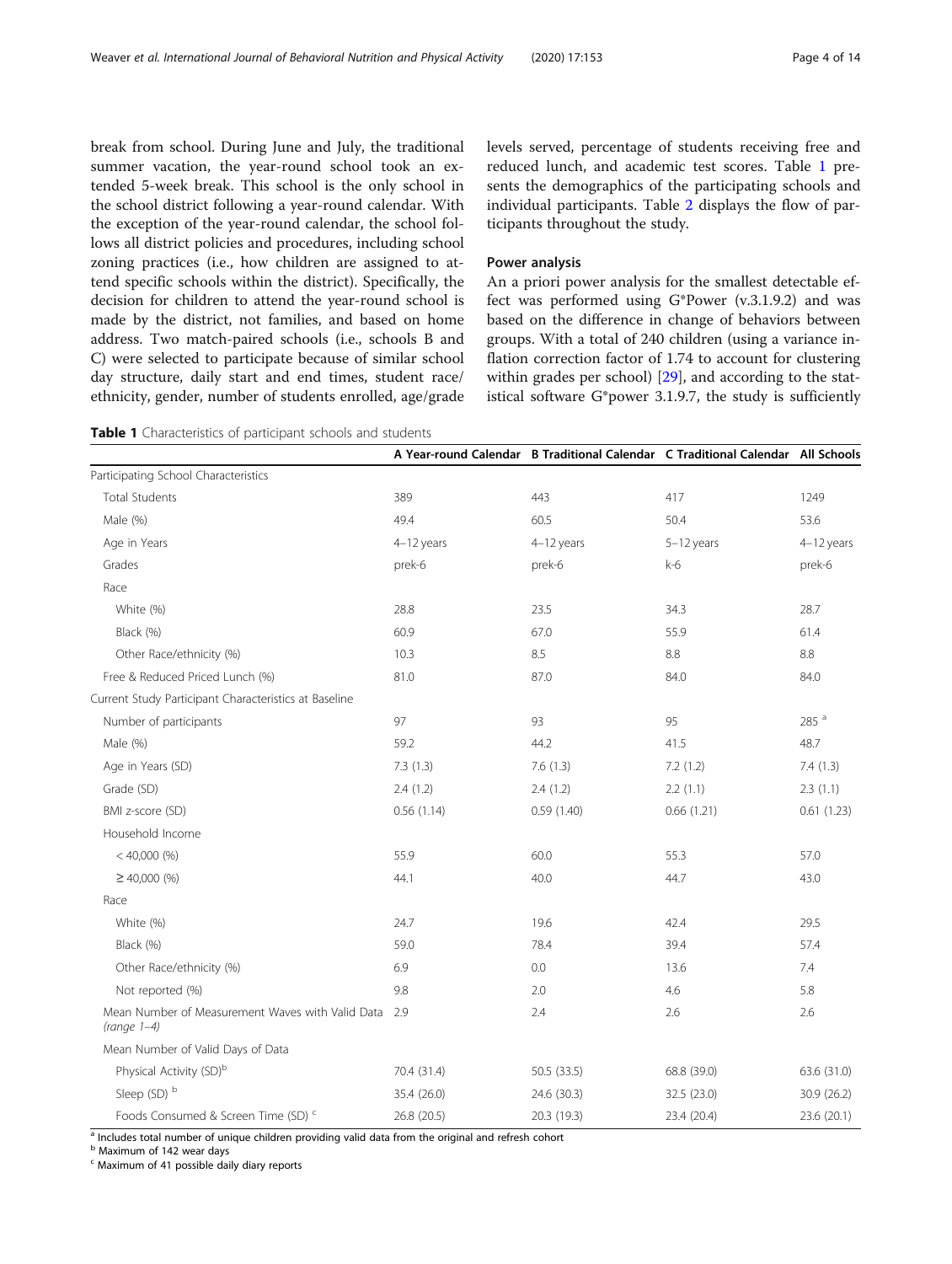|                    |                    | Year 1                       |                                   |                                               |                                         | Year 2                         |                            |                                          |                                         |
|--------------------|--------------------|------------------------------|-----------------------------------|-----------------------------------------------|-----------------------------------------|--------------------------------|----------------------------|------------------------------------------|-----------------------------------------|
|                    |                    | <b>Recruited</b><br>Feb 2018 | <b>Condition</b><br>1 Mar<br>2018 | <b>Condition 2</b><br>May, Jun, & Jul<br>2018 | <b>Condition 3</b><br>Jul & Aug<br>2018 | Recruited<br>Aug & Sep<br>2019 | Condition<br>1 Mar<br>2019 | Condition 2 May,<br>Jun, and Jul<br>2019 | <b>Condition 3</b><br>Jul & Aug<br>2019 |
| Original<br>Cohort | Traditional<br>(n) | 160                          | 117                               | 100                                           | 89                                      | <u>.</u>                       | 78                         | 69                                       | 69                                      |
|                    | Year-<br>Round (n) | 80                           | 75                                | 62                                            | 60                                      |                                | 49                         | 43                                       | 41                                      |
|                    | Total (n)          | 240                          | 192                               | 162                                           | 149                                     | -                              | 127                        | 112                                      | 110                                     |
| Refresh            | Traditional<br>(n) | $\qquad \qquad -$            |                                   |                                               | -                                       | 71                             | 52                         | 52                                       | 50                                      |
|                    | Year-<br>Round (n) |                              |                                   |                                               | $\equiv$                                | 20                             | 15                         | 15                                       | 13                                      |
|                    | Total (n)          | $\overline{\phantom{m}}$     | -                                 | -                                             | -                                       | 91                             | 67                         | 67                                       | 63                                      |
| Grand<br>Total (n) |                    | 240                          | 192                               | 162                                           | 149                                     | 240                            | 194                        | 179                                      | 173                                     |

#### <span id="page-4-0"></span>Table 2 Flow of participants through measurement waves

Grand total represents sum of the number of participants in the original cohort and the refresh cohort

Condition 1 = Both traditional and year-round students attend school

Condition 2 = Traditional students are on summer vacation from school while year-round students are attending school

Condition 3 = Both traditional and year-round students are on summer vacation from school

powered to detect a difference between intervention groups of  $d = 0.23$  with a power = 80% and  $\alpha = 0.05$ . This was determined to be sufficient power as previous studies that have examined changes in obesogenic behaviors during the summer have found Cohen's d effects of 0.21 (i.e., diet) to  $0.78$  (i.e., physical activity)  $[15–22, 30]$  $[15–22, 30]$  $[15–22, 30]$  $[15–22, 30]$  $[15–22, 30]$ .

#### Procedures

Behavioral data were collected on a subset of children participating in the larger study from Spring 2018-Fall 2019. This study presents the behavioral data in addition to changes in BMI during the corresponding school years (2017–2018, 2018–2019) and summers (2018, 2019). All kindergarten through third grade (i.e., 5–8 years) students participating in the larger study were invited to participate in the behavioral data collection in the Spring of 2018. A consent letter was sent home to the parents describing the study procedures. Parents who consented to their child's participation were asked to sign and return the letter to the school where it was retrieved by research staff. From the 254 children whose parents consented a total of 240 were randomly selected to participate in the study. Measurements commenced in the spring academic semester of 2018 (i.e., March) and were completed in the fall academic semester of 2019 (i.e., August). In the fall of 2018 a refreshment sample was recruited to replace children who dropped out of the study (e.g., did not complete behavioral measures, family moved). The refreshment sample was recruited using the same procedures described for the original sample at the participating schools and were matched on age, sex, and race/ethnicity of the children they replaced. Table 2 presents data on the number of

children recruited to participate in the original sample and for the refreshment sample. Data were collected during three distinct conditions: Condition 1 when both traditional and year-round school children were attending school, Condition 2 when traditional children were on summer vacation, but year-round children were attending school, and Condition 3 when both traditional and year-round school children were on summer vacation. Figure [1](#page-2-0) depicts the schedule of measurements. Condition 1 was collected during March of 2018 and 2019. Each measurement period for Condition 1 lasted approximately 1 month. Condition 2 and 3 were collected during late May, June, July, and early August of 2018 and 2019. Data during these conditions were collected during one extended measurement period lasting approximately 3 months (Condition 2 lasts 6 weeks, Condition 3 lasts 5 weeks). All protocols were approved by the lead author's University Institutional Review Board.

#### Measures

#### Physical activity and sleep

As described previously [[31](#page-12-0)], physical activity and sleep were measured using a Fitbit Charge 2™ (Fitbit Inc., San Francisco, California, USA). Fitbits were chosen because Fitbit Charge devices have be shown to provide sleep and heartrate estimates in elementary aged school children and adolescents that demonstrate good agreement with polysomnography and electrocardiography, respectively [[32,](#page-12-0) [33\]](#page-12-0), and wrist-worn scientific grade devices used to assess free-living sleep [[34\]](#page-12-0). Further, because participants can charge Fitbit devices at home and data is stored in the cloud Fitbits allowed for data collection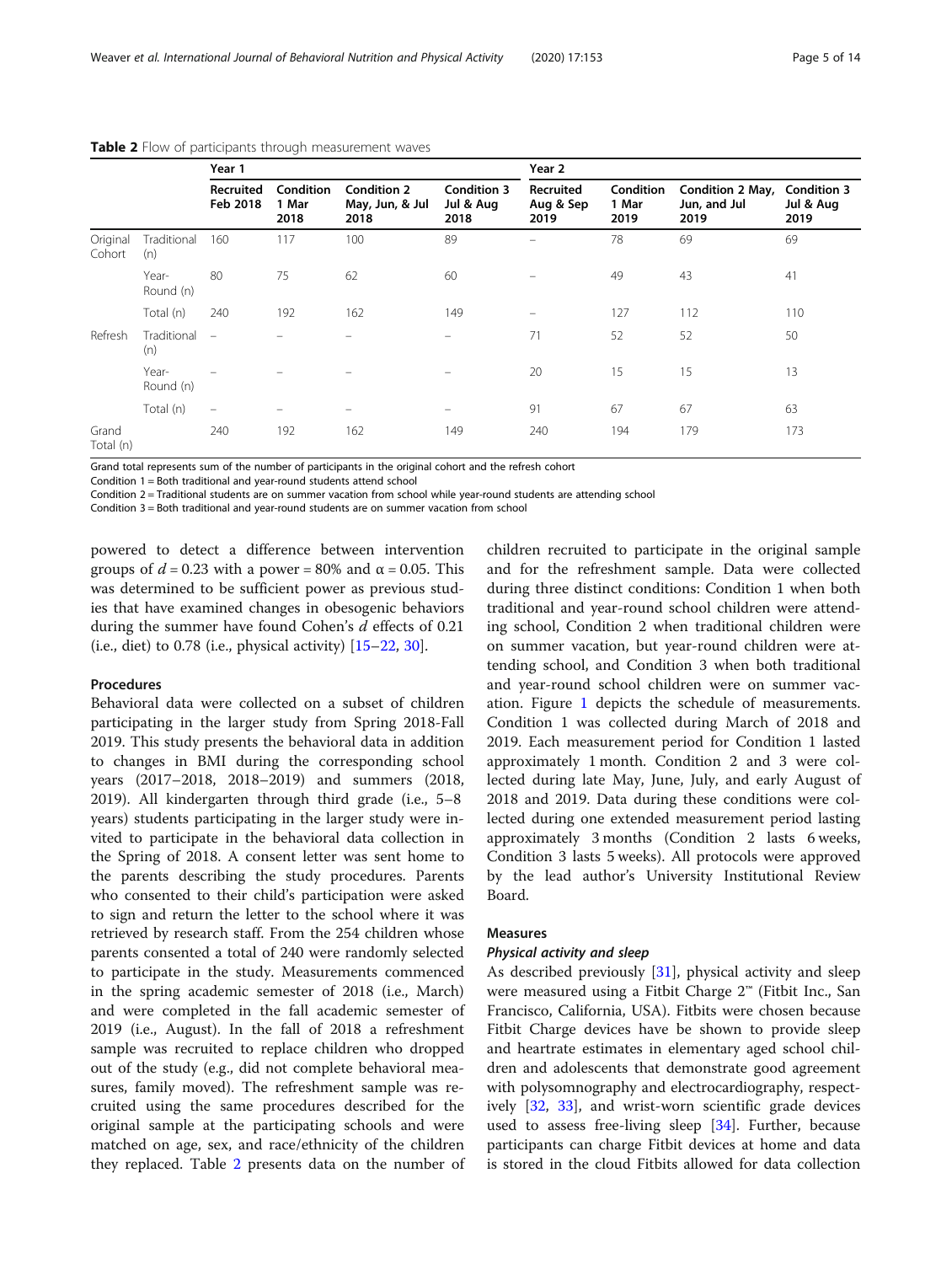over extended periods of time (e.g., 3-month summer vacation) without the need to replace devices due to battery or data storage limitations. Data processing was informed by the ISCOLE data processing protocols [\[35](#page-13-0)].

Fitbit sleep data were exported to identify child sleep episodes. For this study sleep duration, timing and quality were considered as they have all be linked to risk for overweight or obesity [\[11](#page-12-0), [14\]](#page-12-0). For sleep timing, sleep onset was defined as the first minute that a sleep episode began. Sleep offset was defined as the last minute that a sleep episode was recorded. Sleep midpoint was calculated by identifying the time halfway between sleep onset and sleep offset. Sleep midpoint is a common indicator of shifts in sleep timing in sleep research as it takes into account both sleep onset and offset [[36,](#page-13-0) [37](#page-13-0)]. For duration, total sleep time was identified as the number of minutes that the Fitbit device classified a child as asleep during a sleep episode. For quality, sleep efficiency was calculated by dividing the total sleep time by time in bed. For this paper, only nocturnal sleep was considered. Nocturnal sleep was defined as sleep onset times that occurred between 5 pm and 6 am and lasted for greater than 240 min [\[38\]](#page-13-0). If sleep segments were separated by less than 20 min they were considered one continuous sleep segment [\[35\]](#page-13-0).

To distill the heartrate data into activity intensity levels, each child's resting heartrate was identified as the lowest mean beats-per-minute for 10 consecutive minutes each day [[39](#page-13-0)–[42](#page-13-0)]. Resting heartrates were calculated for each child each wear day. Heartrate has been widely used to determine activity intensity in children [[43\]](#page-13-0). Heartrates were distilled into activity intensity levels based on percent heart rate reserve (HRR). That is, 0.0–19.9% of HRR equaled sedentary, 20.0–49.9% of HRR equaled light physical activity, and  $\geq$  50.0% equaled MVPA [[44](#page-13-0), [45\]](#page-13-0). Sleep episode data were mapped onto a child's physical activity data to determine sleep and wake times. A day with at least 10 h of waking wear was considered as a valid day of wear [\[35](#page-13-0)]. Valid days were distilled into total waking time children spent sedentary and in MVPA on each day.

#### Healthy foods, unhealthy foods, and screen time

Children's consumption of healthy and unhealthy foods and screen time were assessed via parent proxy-report. Parents received a daily diary via text message which asked them to report their child's screen time and foods consumed twice per week. Parents were asked to report on their child's screen time and foods on at least 4 days during each measurement condition (i.e. Condition 1– 3). Parents were encouraged to complete the diaries along with their child to enhance the accuracy of the estimates. Parents/children estimated the total amount of time (hours and minutes) spent in front of a screen that

day (e.g., TV, computer, video game, smartphone, and tablet) [[46,](#page-13-0) [47\]](#page-13-0). Similar to past studies  $[22, 48]$  $[22, 48]$  $[22, 48]$  $[22, 48]$ , healthy and unhealthy foods were assessed using the Beverage and Snack Questionnaire  $[49]$  $[49]$  $[49]$ . Items were scored by four possible response categories: 0 ('child did not consume'), 1('child consumed a little'), 2('child consumed some'), and 3 ('child consumed a lot') with those individual items. For this study, individual food items were grouped in accordance with the Healthy Meal Index [[50](#page-13-0)]. Food categories included: fruits, vegetables, dairy (non-sugar sweetened), convenience foods, sweets and desserts, and sugar sweetened beverages (including dairy), water. Two groups were created for analysis of foods consumed: healthy foods/drinks (fruits, vegetables, and unsweetened dairy, water), and unhealthy foods/drinks (convenience foods, and sweets/desserts, sugar sweetened beverages). Consumption was dichotomized (i.e., 'did' vs. 'did not' consume) and reported as mean days per week that a healthy or unhealthy food/drink was consumed [[49](#page-13-0)].

#### Body mass index

Changes in children's heights and weights were measured for the 2017/18 school year (August 2017–May 2018), the 2018 summer (May–August 2018), the 2018/ 19 school year (August 2018–May 2019), and the 2019 summer (May–August 2019). All measures in both the year-round and traditional schools were based upon the traditional school calendar and occurred during the same two-week period. Measures were completed during the last (end of school year) or first (beginning of school year) 2 weeks of the traditional school year. All measures were obtained during regularly scheduled physical education class. Using a portable stadiometer (Model S100, Ayrton Corp., Prior Lake, Minn.) and digital scale (Healthometer model 500KL, Health o meter, McCook, Ill.), children's heights (nearest 0.1 cm) and weights (nearest 0.01 lbs.), without shoes, were collected by research assistants. BMI was calculated  $(BMI = kg/m<sup>2</sup>)$  and transformed into age and sex specific z-scores (zBMI) [[51\]](#page-13-0).

#### Statistical analyses

All analyses were completed in Stata (v14.2, College Station, TX) during April of 2019. Prior to completing the primary analyses descriptive means and standard deviations of school and child characteristics were examined. To examine the differences in obesogenic behaviors during the school year and summer break from school, multi-level mixed effect linear regressions, with days nested within children, were estimated. Separate models were estimated for each variable related to the four measured obesogenic behaviors including [[1\]](#page-12-0) sedentary time, [[2\]](#page-12-0) light physical activity, [[3](#page-12-0)] MVPA, [[4\]](#page-12-0) screen time, [\[5](#page-12-0)] unhealthy foods index, [\[6\]](#page-12-0) healthy foods index, [\[7](#page-12-0)] total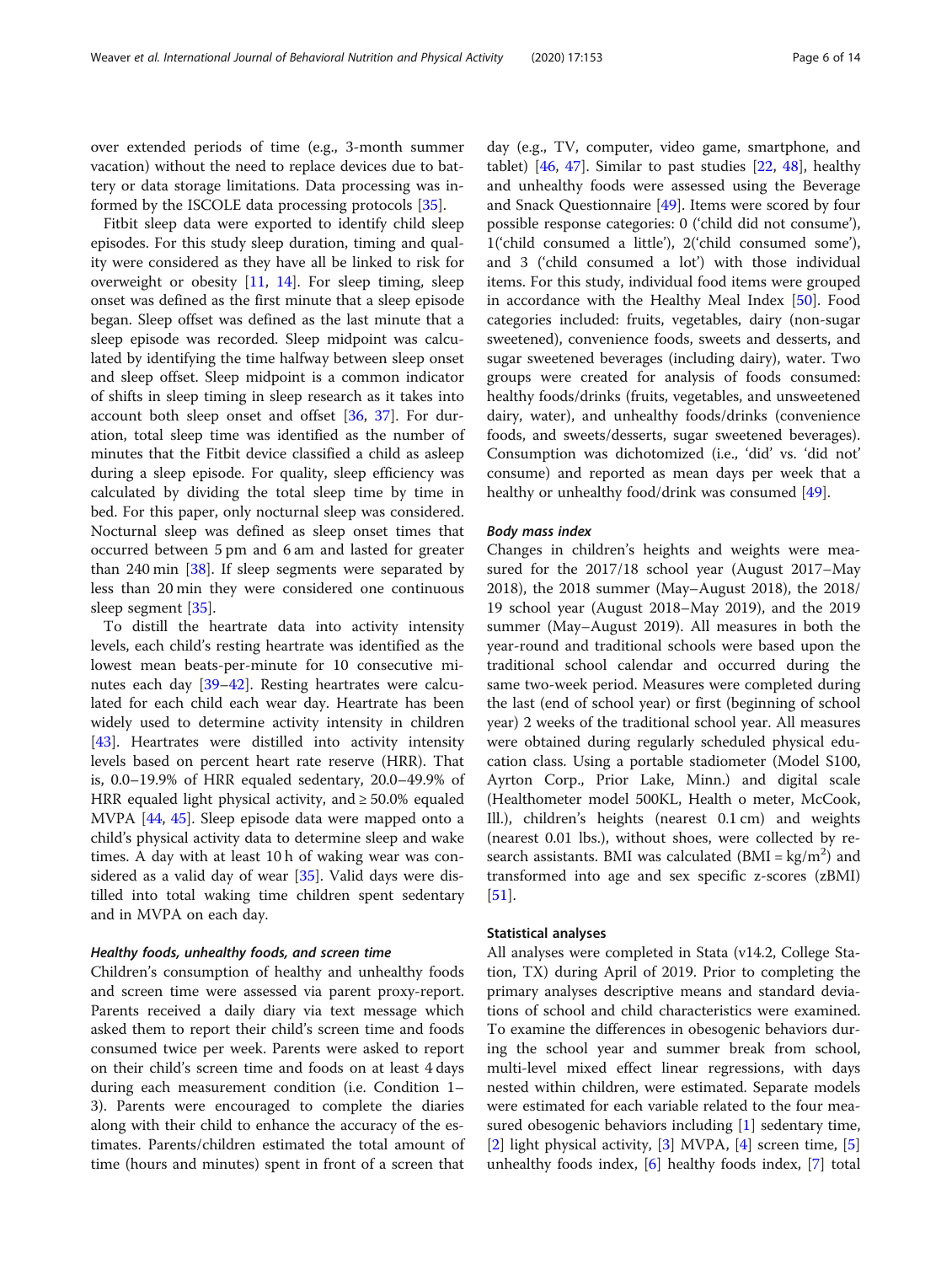sleep time, [[8\]](#page-12-0) sleep midpoint, and [\[9](#page-12-0)] sleep efficiency. A three-level condition  $(0 =$  Condition 1, 1 = Condition 2,  $3 =$  Condition 3) and two-level school calendar (i.e.,  $0 =$ traditional or  $1 = year$ -round) variable were considered the independent variables. A condition by school calendar interaction was also included to test our hypotheses that behaviors would change differently between groups from one condition to the next. From Condition 1 to 2 the interaction was calculated by subtracting year-round from traditional. From Condition 2 to 3 the interaction was calculated by subtracting traditional from yearround. In order to ensure that comparisons were between school days and summer break days, weekend days and school break days (i.e., spring break, teacher workdays) were excluded from all models.

Monthly zBMI change was also examined among the participating children for the corresponding school and summers using multi-level mixed effect linear regressions, with repeated measures nested within children. Monthly zBMI change was the dependent variable with a two-level condition (school vs. summer), two-level school calendar (traditional vs. year-round) variable, and the condition-by-school calendar interaction as the independent variables. Monthly zBMI change was used to standardize change during the summer (i.e., 3 months) and school year (i.e., 9 months).

All statistical models included sex, race/ethnicity, grade, academic year, and refreshment status (original vs. refresh participants) as covariates. Physical activity models included wear time as an additional covariate. The Benjamini-Hochenberg procedure with a false discovery rate of 10% was utilized to account for multiple comparisons [\[52](#page-13-0)].

#### Results

Characteristics of the participating schools and students are presented in Table [1.](#page-3-0) Table [2](#page-4-0) displays the flow of participants through the study. Table [3](#page-7-0) presents the means and standard deviations of each obesogenic behavior, by school calendar type, during each measurement condition.

#### Hypothesis 1

Children attending the traditional school will experience larger unhealthy changes in behaviors (physical activity, screen time, diet, and sleep) than year-round school children from Condition 1 to Condition 2.

Findings related to hypothesis 1 can be found in Table [4](#page-8-0). Consistent with Hypothesis 1 children attending the traditional school experienced statistically significant greater increases in sedentary minutes ( $\Delta = 24.2$ , 95CI = 10.2, 38.2), screen time ( $\Delta = 33.7$ , 95CI = 17.2, 50.3), and sleep midpoint  $(\Delta = 73:43, 95CI = 65:33, 81:53)$  from Condition 1 to Condition 2 when compared to yearround school children. Also consistent with Hypothesis 1 sleep efficiency ( $\Delta$  = -0.7, 95CI = -1.1, -0.3) and light physical activity ( $\Delta = -23.4$ , 95CI = -35.3, -11.6) decreased to a greater degree among children in traditional schools. Contrary to the hypothesis sleep duration ( $\Delta$  = 16.1,  $95CI = 6.5$ ,  $25.6$ ) increased more in traditional when compared to the year-round school children from Condition 1 to Condition 2. No other differences in change reached statistical significance.

#### Hypothesis 2

Children attending the year-round school will experience greater unhealthy changes in behaviors than traditional school children from Condition 2 to Condition 3.

Findings related to hypothesis 2 can also be found in Table [4.](#page-8-0) Consistent with hypothesis 2 children attending the year-round school experienced statistically significant greater increases in sedentary minutes ( $\Delta = 54.5$ , 95CI = 38.0, 70.9), screen time  $(\Delta = 46.5, 95C1 = 30.0,$ 63.0), and sleep midpoint ( $\Delta = 95:54$ , 95CI = 85:26, 106: 22) from Condition 2 to Condition 3 when compared to traditional school children. Also consistent with hypothesis 2 year-round school children experienced statistically significant greater declines in light physical activity  $(\Delta = -42.2, 95CI = -56.2, -28.3)$  and MVPA  $(\Delta = -11.4,$  $95CI = -19.1$ ,  $-3.7$ ) relative to traditional school children. This difference in change was driven by a larger statistically significant decline in year-round school children's light physical activity ( $\Delta$  = -55.4, 95CI = --65.9, -44.9) and MVPA  $(\Delta = -6.3, 95CI = -12.2, -0.5)$  from Condition 2 to 3. Contrary to the hypothesis children in the year-round school increased sleep min  $(\Delta = 15.6,$  $95CI = 3.1, 28.0$  to a greater degree than the traditional school children. No other differences in change reached statistical significance.

#### Changes in children's zBMI

Changes in children's zBMI are presented in Fig. [2.](#page-9-0) Children in the traditional school experienced a monthly change in zBMI of − 0.003 and 0.030 during the school year and summer, respectively. This translated to a statistically significant difference in change between school year and summer of 0.033 (95CI = 0.019, 0.047). Children in the year-round school experienced a monthly change in zBMI of 0.001 and 0.005 during the school year and summer, respectively. This translated to a difference in change between school year and summer of 0.004 (95CI = -0.014, 0.023). The difference in school to summer change in zBMI between year-round and traditional schools was 0.029 (95CI = 0.005, 0.052).

#### **Discussion**

This natural experiment examined the impact of summer vacation (i.e., the absence of the school day during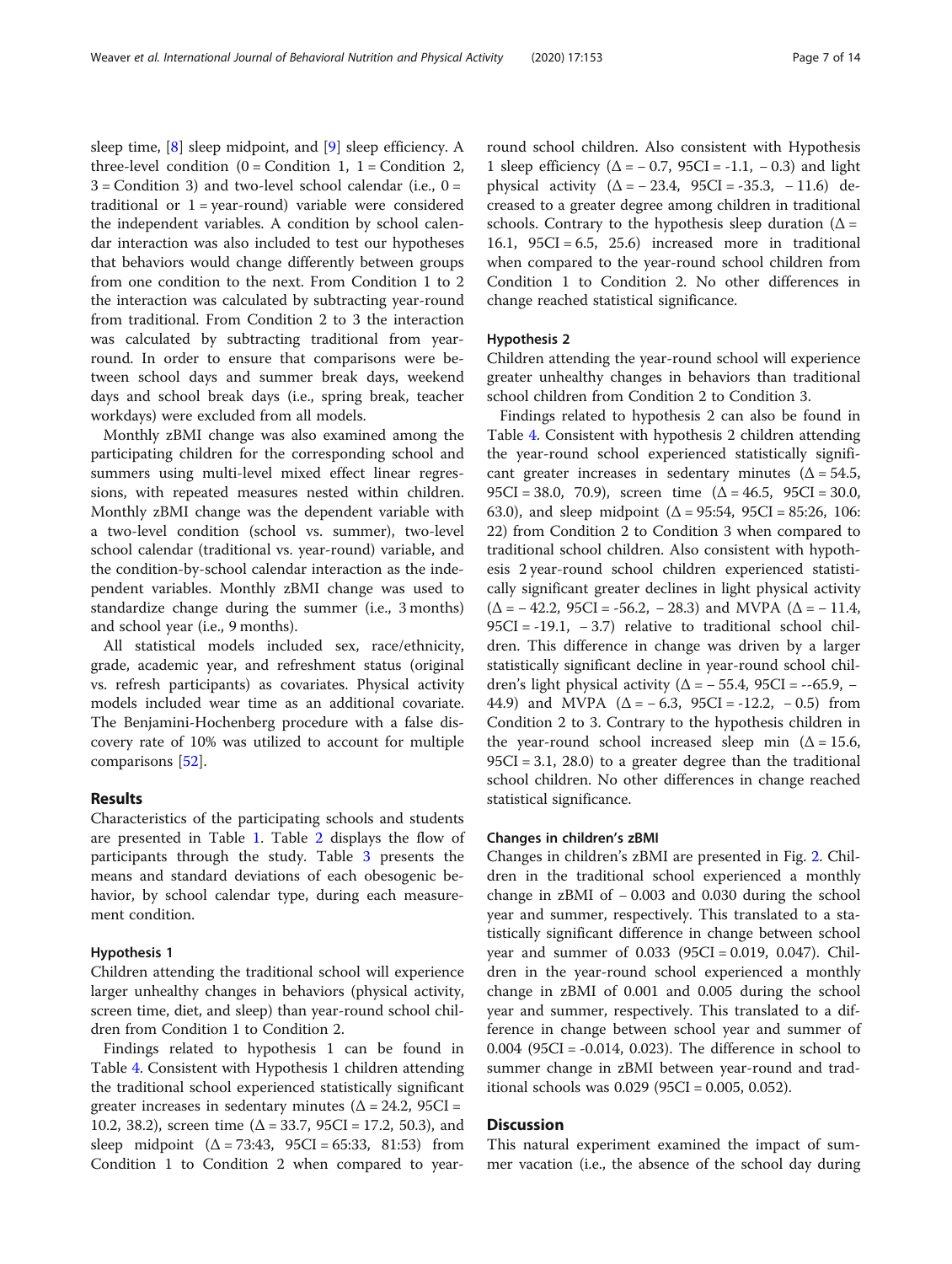|                    |                               |                                 | <b>Condition 1</b> |                 |               |                    | <b>Condition 2</b> |                 |                   |                    | <b>Condition 3</b>                |                 |                    |                    |
|--------------------|-------------------------------|---------------------------------|--------------------|-----------------|---------------|--------------------|--------------------|-----------------|-------------------|--------------------|-----------------------------------|-----------------|--------------------|--------------------|
| Construct Behavior |                               | School<br>Type                  | Mean (SD)          |                 | Difference p- | value <sup>a</sup> | Mean (SD)          |                 | Difference p-     | value <sup>a</sup> | Mean (SD)                         |                 | Difference p-      | value <sup>a</sup> |
| Physical           | Sedentary                     | Traditional 367.3               |                    | $(227.3) -25.3$ |               | 0.81               | 395                | $(263.9) -13.5$ |                   | 0.09               | 394.2                             | $(250.7)$ -48.4 |                    | 0.11               |
| Activity           | minutes                       | Year-<br>round                  | 392.6              | (227.5)         |               |                    | 408.5              | (227.2)         |                   |                    | 442.6                             | (247.2)         |                    |                    |
|                    | LPA Minutes Traditional 505.1 |                                 |                    | $(159.7)$ 12.7  |               | 0.83               | 491.7              | $(157.8)$ 1.1   |                   | 0.15               | $\bar{ }$<br>483.5                | $(147.7) -50.6$ |                    | 0.13               |
|                    |                               | Year-<br>round                  | 492.4              | (151.7)         |               |                    | 490.6              | (163.5)         |                   |                    | $\overline{\phantom{0}}$<br>432.9 | (146.1)         |                    |                    |
|                    | <b>MVPA</b>                   | Traditional 62.5                |                    | (50.3)          | $-2.1$        | 0.24               | 84.5               | (81.3)          | 2.4               | 0.24               | 91.6                              | $(102.7)$ 16.9  |                    | 0.44               |
|                    | minutes                       | Year-<br>round                  | 64.6               | (54.8)          |               |                    | 82.1               | (98.3)          |                   |                    | 74.7                              | (79.2)          |                    |                    |
| Screen             | Screen Time                   | Traditional                     | 92.6               | (85.7)          | $-11$         | 0.30               | 134.8              | $(114.9)$ 18.5  |                   | 0.09               | 138.2                             | $(107.8) -28.6$ |                    | 0.04               |
| Time               | minutes                       | Year-<br>round                  | 103.6              | (84.4)          |               |                    | 116.3              | (101.1)         |                   |                    | 166.8                             | (133.9)         |                    |                    |
| Diet               | Unhealthy                     | Traditional                     | 2.72               | (1.76)          | $-0.25$       | 0.52               | 2.96               | (1.77)          | $-0.14$           | 0.23               | 3.03                              | (1.76)          | $-0.02$            | 0.79               |
|                    | Foods                         | Year-<br>round                  | 2.97               | (1.79)          |               |                    | 3.1                | (1.86)          |                   |                    | 3.05                              | (1.68)          |                    |                    |
|                    | Healthy                       | Traditional 1.47                |                    | (1.04)          | $-0.08$       | 0.54               | 1.52               | (1.07)          | 0.1               | 0.52               | 1.54                              | (1.04)          | 0.2                | 0.11               |
|                    | Foods                         | Year-<br>round                  | 1.55               | (1.05)          |               |                    | 1.42               | (1.06)          |                   |                    | 1.34                              | (1.03)          |                    |                    |
| Sleep              | Sleep                         | Traditional 467.7               |                    | (67.6)          | $-4.9$        | 0.44               | 486                | (92.3)          | 17.5              | 0.17               | 489.9                             | (87.6)          | 3.4                | 0.55               |
|                    | minutes                       | Year-<br>round                  | 472.6              | (69.6)          |               |                    | 468.5              | (69.5)          |                   |                    | 486.5                             | (94.0)          |                    |                    |
|                    | Sleep Onset                   | Traditional 22:03: (72:26) 0:49 | 15                 |                 |               | 0.58               | 23:08:<br>20       | (104)<br>43)    | 0:54:49           | < 0.00             | 23:23:<br>20                      | (103)<br>(09)   | $-0:28:19$         | 0.06               |
|                    |                               | Year-<br>round                  | 26                 | 22:02: (71:27)  |               |                    | 19                 | 22:13: (73:51)  |                   |                    | 23:51: (104:<br>39                | 15)             |                    |                    |
|                    | Sleep Offset                  | Traditional 6:22:               | 45                 | $(39:13) -1:51$ |               | 0.94               | 7:53:<br>19        |                 | $(94:18)$ 1:20:00 | < 0.00             | 8:11:<br>40                       |                 | $(99:29) -0:21:39$ | 0.00               |
|                    |                               | Year-<br>round                  | 6:24:<br>36        | (43:11)         |               |                    | 6:33:<br>19        | (55:28)         |                   |                    | 8:33:<br>19                       | (103)<br>15)    |                    |                    |
|                    | Sleep<br>Midpoint             | Traditional                     | 2:12:<br>32        | $(46:39) -1:24$ |               | 0.78               | 3:33:<br>20        |                 | $(98:35)$ 1:10:04 | < 0.00             | 3:48:<br>20                       |                 | $(90:38) -0:23:20$ | 0.01               |
|                    |                               | Year-<br>round                  | 2:13:<br>56        | (46:36)         |               |                    | 2:23:<br>16        | (53:41)         |                   |                    | 4:11:<br>40                       | (90:39)         |                    |                    |
|                    | Sleep                         | Traditional                     | 93.9               | (5.2)           | $-0.3$        | 0.76               | 92.8               | (6.7)           | $-1.1$            | 0.15               | 93                                | (6.7)           | $-0.4$             | 0.58               |
|                    | Efficiency                    | Year-<br>round                  | 94.2               | (3.2)           |               |                    | 93.9               | (3.1)           |                   |                    | 93.4                              | (3.0)           |                    |                    |

#### <span id="page-7-0"></span>Table 3 Raw daily estimates of obesogenic behaviors by group and condition

<sup>a</sup>Based on multilevel mixed effects linear regression

Bolded text represents statistically significant point estimates at Benjamini-Hochberg critical value of ≤0.05 with a 10% false discovery rate

Abbreviations "MVPA" Moderate to vigorous physical activity, "LPA" Light physical activity

Condition 1 = Both traditional and year-round students attend school

Condition 2 = Traditional students are on summer vacation from school while year-round students are attending school

Condition 3 = Both traditional and year-round students are on summer vacation from school

summer) on children's obesogenic behaviors. The findings suggest that the absence of the school day during summer vacation increases children's engagement in sedentary behaviors and screen time while shifting children's sleep later. However, it appears that children sleep more during summer vacation. Findings from this study related to children's engagement in MVPA, dietary behaviors, and sleep efficiency were mixed. Corresponding accelerations in zBMI gain were observed during the summer for traditional but not year-round school children. Identifying changes in obesogenic behaviors during summer vacation is of particular importance as a growing body of evidence indicates that children around the world are at risk for accelerated BMI gain during this time  $[1-3]$  $[1-3]$  $[1-3]$  $[1-3]$ . Further, accelerations in BMI gain during summer were previously observed in children attending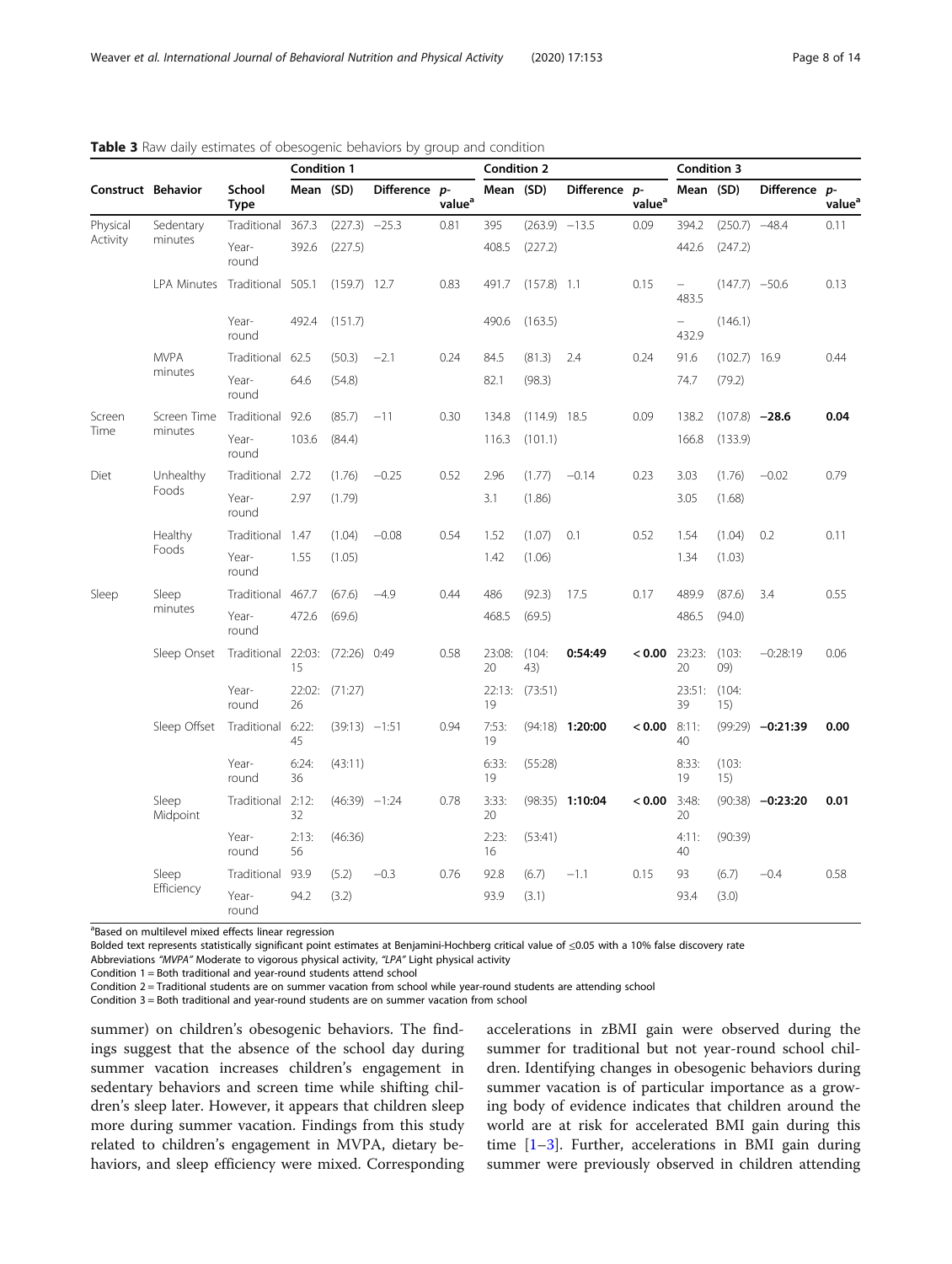| Change<br>Year-Round -12.6<br>$-36.0$<br>$-0.15$<br>Year-round 10.9<br>0.18<br>16.4<br>35.1<br>0.10<br>50.1<br>0.01<br>$\frac{6}{1}$<br>$\frac{6}{2}$<br>Year-round<br>Year-round<br>Year-round<br>Year-round<br>Traditional<br>Traditional<br>Unhealthy Foods Index Traditional<br>Traditional<br>Traditional<br>Traditional<br>Screen Time minutes<br>Healthy Foods Index<br>Physical Activity Sedentary minutes<br>MVPA minutes<br>LPA minutes<br>Screen Time<br>Diet | (26.0,<br>95CI<br>Within Group | Condition 1 vs. Condition 2 |                            |                   |        |                |                  | Condition 2 vs. Condition 3 |                            |           |         |
|--------------------------------------------------------------------------------------------------------------------------------------------------------------------------------------------------------------------------------------------------------------------------------------------------------------------------------------------------------------------------------------------------------------------------------------------------------------------------|--------------------------------|-----------------------------|----------------------------|-------------------|--------|----------------|------------------|-----------------------------|----------------------------|-----------|---------|
|                                                                                                                                                                                                                                                                                                                                                                                                                                                                          |                                |                             | Between Group <sup>a</sup> |                   |        | Within Group   |                  |                             | Between Group <sup>b</sup> |           |         |
|                                                                                                                                                                                                                                                                                                                                                                                                                                                                          |                                |                             | Difference in Change       | 95CI              |        | Change         | 95CI             |                             | Difference in Change       | 5SCI      |         |
|                                                                                                                                                                                                                                                                                                                                                                                                                                                                          |                                | 44.2)                       | 24.2                       | (10.2,            | 38.2)  | 7.8            | $(-3.0,$         | (87)                        |                            |           |         |
|                                                                                                                                                                                                                                                                                                                                                                                                                                                                          | (0.2,                          | 21.6                        |                            |                   |        | 62.3           | (49.9,           | 74.7                        | 54.5                       | (38.0,    | 70.9)   |
|                                                                                                                                                                                                                                                                                                                                                                                                                                                                          | $(-43.7,$                      | $-28.3$                     | $-23.4$                    | $(-35.3, -11.6)$  |        | $-13.1$        | $(-22.3,$        | $-4.0$                      |                            |           |         |
|                                                                                                                                                                                                                                                                                                                                                                                                                                                                          | $(-21.6,$                      | $-3.6$                      |                            |                   |        | $-55.4$        | $(-65.9)$        | $-44.9$                     | $-42.2$                    | $(-56.2,$ | $-28.3$ |
|                                                                                                                                                                                                                                                                                                                                                                                                                                                                          | $(-3.3)$                       | 5.2)                        | $-0.6$                     | $(-7.2,$          | 5.9)   | 5.1            | $(-0.1,$         | 10.1)                       |                            |           |         |
|                                                                                                                                                                                                                                                                                                                                                                                                                                                                          | $(-3.4,$                       | 6.6)                        |                            |                   |        | ှိ             | $(-12.2,$        | $-0.5$                      | $-11.4$                    | $(-19.1,$ | $-13.7$ |
|                                                                                                                                                                                                                                                                                                                                                                                                                                                                          | (39.8,                         | 60.5)                       | 33.7                       | (17.2,            | 50.3)  | $\overline{q}$ | $(-10.5,$        | 10.3)                       |                            |           |         |
|                                                                                                                                                                                                                                                                                                                                                                                                                                                                          | (3.5,                          | 29.3)                       |                            |                   |        | 46.4           | (33.7,           | 59.2)                       | 46.5                       | (30.0,    | 63.0)   |
|                                                                                                                                                                                                                                                                                                                                                                                                                                                                          | (0.00,                         | 0.35)                       | 0.08                       | $(-0.20,$         | 0.36)  | 0.09           | $(-0.09,$        | 0.27)                       |                            |           |         |
|                                                                                                                                                                                                                                                                                                                                                                                                                                                                          | $(-0.12,$                      | 0.32)                       |                            |                   |        | 0.09           | $(-0.13,$        | 0.30)                       | 0.00                       | $(-0.28,$ | 0.28)   |
|                                                                                                                                                                                                                                                                                                                                                                                                                                                                          | $(-0.09,$                      | 0.11)                       | 0.16                       | $(-0.01,$         | 0.32)  | 0.05           | $(-0.05,$        | 0.15                        |                            |           |         |
|                                                                                                                                                                                                                                                                                                                                                                                                                                                                          | $(-0.27,$                      | $-0.02$                     |                            |                   |        | $-0.05$        | $(-0.18,$        | 0.07)                       | $-0.11$                    | $(-0.27,$ | $-0.06$ |
| 12.7<br>Traditional<br>Sleep min<br>Sleep                                                                                                                                                                                                                                                                                                                                                                                                                                | 6.6,                           | (6.91)                      | $\overline{16}$            | (6.5 <sub>)</sub> | 25.6)  | 3.9            | $(-4.0,$         | 11.8                        |                            |           |         |
| $-3.3$<br>Year-round                                                                                                                                                                                                                                                                                                                                                                                                                                                     | $(-10.6,$                      | 4.0                         |                            |                   |        | 19.5           | $\overline{9.8}$ | 29.1)                       | 15.6                       | (3.1)     | 28.0)   |
| 85:03<br>Traditional<br>Sleep Midpoint Time                                                                                                                                                                                                                                                                                                                                                                                                                              | (79:49,                        | 90:17)                      | 73:43                      | (65:33)           | 81:53) | 17:24          | (10:46,          | 24:02)                      |                            |           |         |
| Year-round 1:19                                                                                                                                                                                                                                                                                                                                                                                                                                                          | (5:03)                         | 17:36)                      |                            |                   |        | 112:19         | (104:12,         | 120:25)                     | 95:54                      | (85:26,   | 106:22) |
| $-9.8$<br>Traditional<br>Sleep Efficiency %                                                                                                                                                                                                                                                                                                                                                                                                                              | $(-1.0,$                       | $-0.5$                      | $-0.7$                     | $(-1.1,$          | $-0.3$ | 0.2            | $(-0.2,$         | 0.5)                        |                            |           |         |
| $\overline{q}$<br>Year-round                                                                                                                                                                                                                                                                                                                                                                                                                                             | $(-0.4,$                       | 0.2)                        |                            |                   |        | $-0.3$         | $(-0.7,$         | $\overline{0.1}$            | 0.5                        | $(-1.0,$  | 0.0)    |

Bolded text represents statistically significant point estimates at Benjamini-Hochberg critical value of ≤0.05 with a 10% false discovery rate aInteraction is calculated by subtracting year-round from traditional

Interaction is calculated by subtracting traditional from year-round

Condition 1 = Both traditional and year-round students attend school

<sup>a</sup> Interaction is calculated by subtracting year-round from traditional<br><sup>b</sup> Interaction is calculated by subtracting traditional from year-round<br>Condition 1 = Both traditional and year-round students attend school<br>Conditi Condition 2 = Traditional students are on summer vacation from school while year-round students are attending school

Condition 3 = Both traditional and year-round students are on summer vacation from school

<span id="page-8-0"></span>Weaver et al. International Journal of Behavioral Nutrition and Physical Activity (2020) 17:153 Page 9 of 14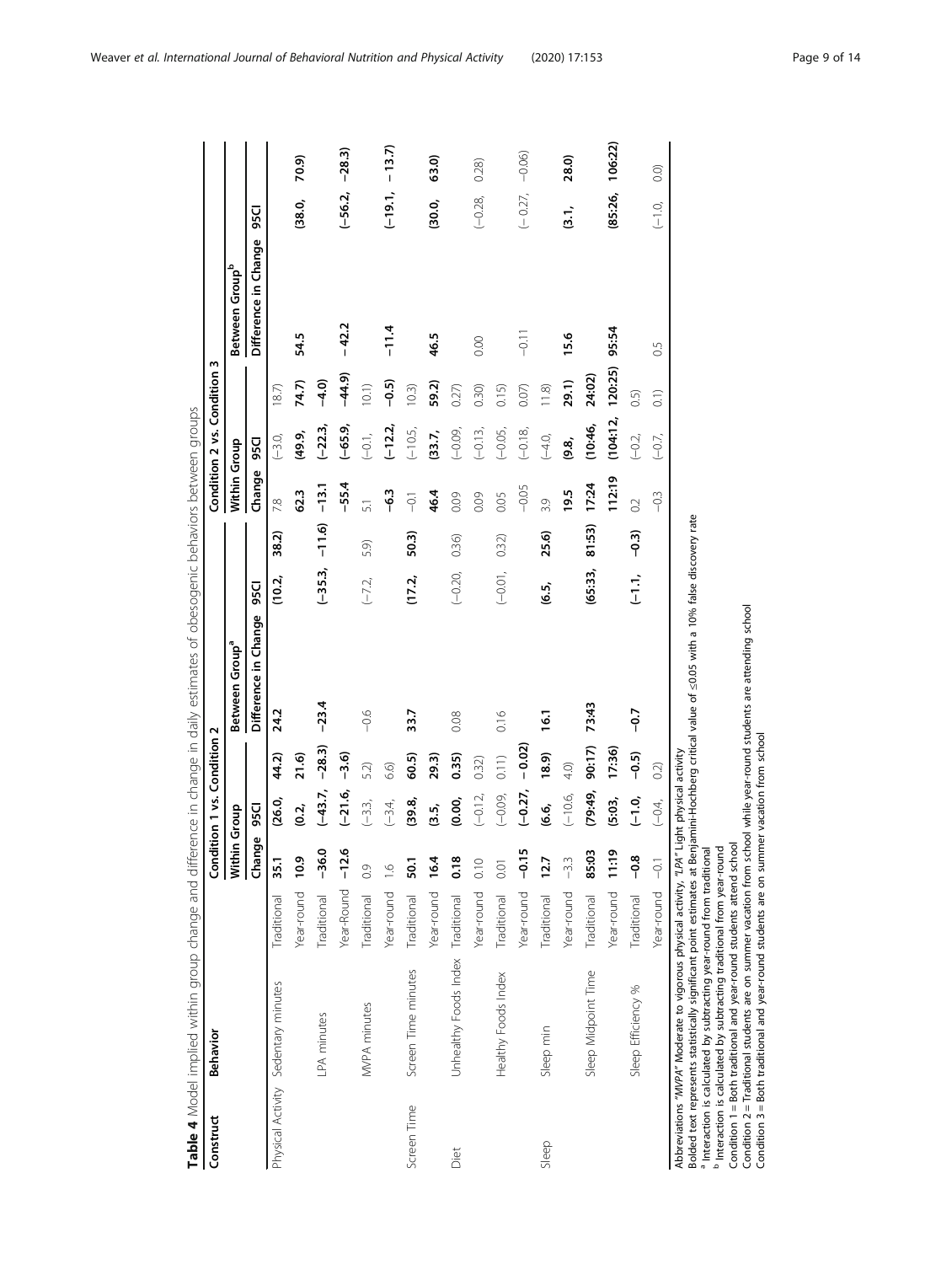<span id="page-9-0"></span>

schools following a traditional calendar in this study [[28\]](#page-12-0).

This study found that traditional school children shifted sleep timing more than 1-h later from Condition 1 to 2 (i.e., when summer vacation began) and that this shift was statistically significantly greater than the approximate 10-min shift experienced by year-round school children during the same measurement wave (i.e., when year-round school children were still attending school). Further, children in the year-round school shifted sleep timing by almost 2 h from Condition 2 to 3 (i.e., when summer vacation began for year-round school children) and traditional school children only saw an approximate 20-min shift over the same timeframe (i.e., traditional school children remained on summer vacation from Condition 2 to 3). Shifts to longer sleep duration were also observed for children in the traditional and year-round schools when summer vacation began. Traditional school children also saw a decrease in sleep quality when summer vacation began but year-round school children did not. These findings indicate that children may naturally shift sleep timing later during the summer by approximately 10–20 min. This shift in sleep timing did not appear to be accompanied by a shift to longer sleep duration. However, the absence of school appears to impact sleep timing and duration with timing shifting 1- to 2-h later and duration increasing by approximately 15 min.

This finding is consistent with the SDH and previous studies that have shown that on weekends, during school breaks (i.e., spring break), and summer vacation children sleep longer [\[16](#page-12-0), [17](#page-12-0), [22\]](#page-12-0) and go to bed and wake later [[17,](#page-12-0) [31,](#page-12-0) [53\]](#page-13-0). Shifting sleep later and sleeping for longer on days away from school is commonly referred to as social jetlag [[53\]](#page-13-0). Longer sleep during days away from school may be due to children compensating for missed sleep during school days. Thus, from a social jetlag perspective, days away from school represent natural and healthier sleep patterns. However, later sleep timing (i.e., later bed and wake times) has also been associated with increased risk for overweight and obesity in elementary aged children and adolescents, even when controlling for sleep duration [\[14,](#page-12-0) [54](#page-13-0)–[56](#page-13-0)]. The reason for this relationship remains unclear but at least one study in adolescents found that later bed times were associated with increased daily energy intake and screen use [\[57](#page-13-0)]. Later wake times may also increase the likelihood that children and adolescents skip breakfast, which has been associated with increased risk for overweight and obesity in elementary aged children [[58\]](#page-13-0) and adolescents [\[59](#page-13-0)]. Shifts in meal timing have also recently been identified as an indicator of risk for overweight or obesity [\[60](#page-13-0)].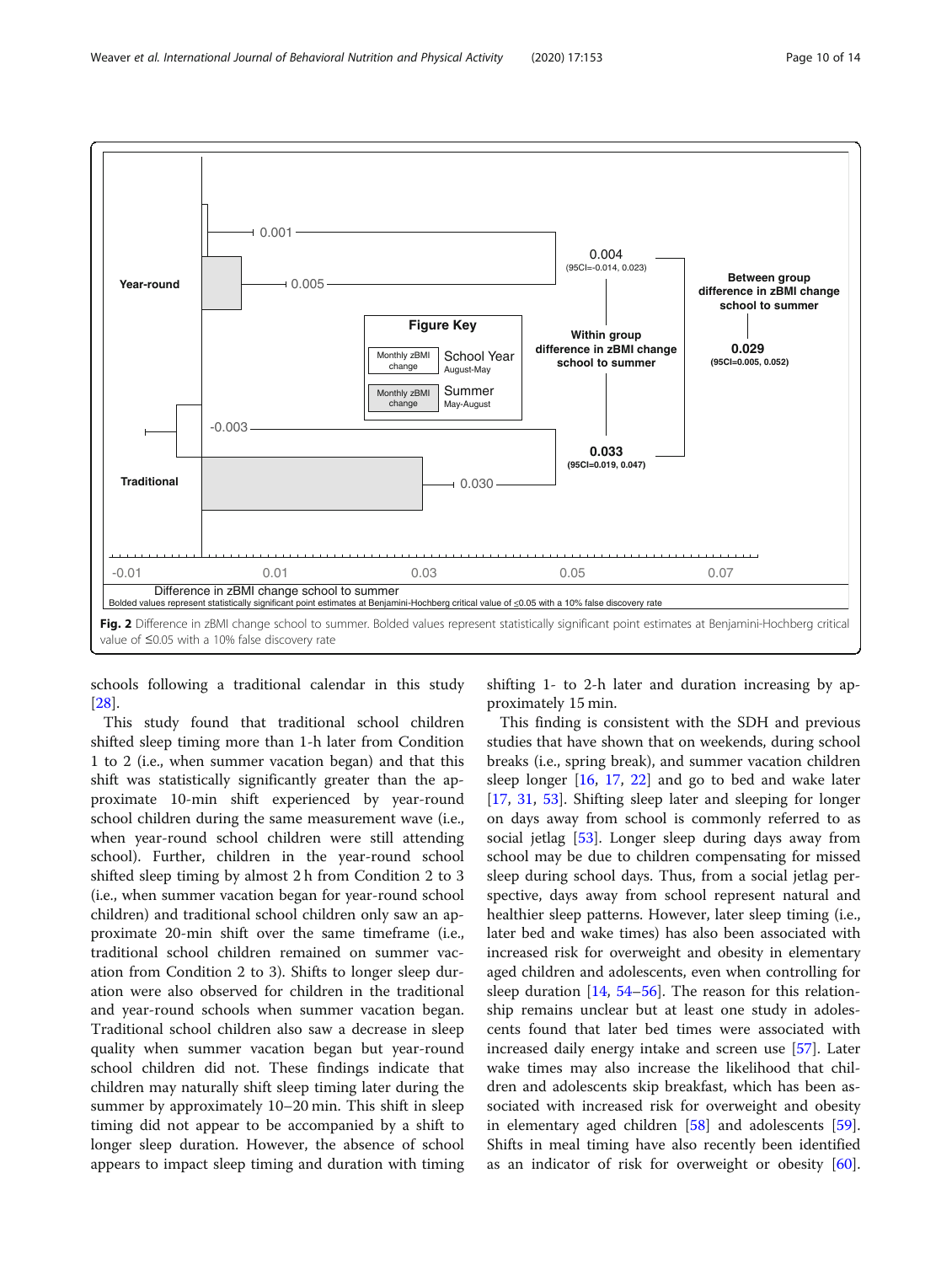Whatever the mechanism, the finding that children are sleeping later and longer during summer vacation coupled with data indicating that BMI gain accelerates as well suggests that even though children are sleeping more during summer vacation, later sleep timing – and any co-existing unhealthy behaviors (e.g., evening snacking), may be overriding the benefits derived from increased sleep duration.

This study also found that traditional school children increased parent proxy-reported screen time and objectively measured sedentary minutes by more than 30 min during summer vacation and that this shift was statistically significantly greater than the approximate 10- to 15-min increase in screen time and sedentary minutes experienced by year-round school children who were still attending school during the same measurement wave. Further, children in the year-round school increased screen time and sedentary minutes by more than 45 min when the year-round school was not in session during summer vacation. Traditional school children only saw approximately a 10-min increase in sedentary minutes with no increase in screen time over the same timeframe. The finding that daily screen time and sedentary minutes increased for both traditional and yearround school children during summer vacation provides causal evidence that the school day regulates these behaviors. This finding is also consistent with the SDH and other studies that show children increased sedentary activities during days away from school [\[6\]](#page-12-0).

Evidence for changes in MVPA were mixed. Children in the traditional school did not experience decreases in MVPA during summer vacation while children in the year-round school experienced an approximate 6-min reduction in MVPA. It is unclear why sedentary would be impacted but not MVPA. Regardless this finding suggests that reducing sedentary time during summer vacation may be a target for intervention to mitigate accelerated summer BMI gain.

This study compliments and extends the evidence of the few studies that have examined differences in obesogenic behaviors between the summer break and school year. To our knowledge only three studies have examined within-participant differences in obesogenic behaviors between the school year and summer vacation. Even though these studies were relatively small, ranging from 14 to 89 participants, all found that children increased time sedentary over summer vacation [\[21](#page-12-0), [22](#page-12-0), [61\]](#page-13-0), consistent with the current study. The two studies that examined changes in diet during the summer vacation produced mixed findings [[22](#page-12-0), [61\]](#page-13-0). One study found that children ate more fruit during the summer vacation [[22](#page-12-0)] while the other found the opposite  $[61]$  $[61]$ . The current study found that changes in consumption of healthy and unhealthy foods were minimal and not statistically significant. This is possibly due to the use of parental report and food frequency questionnaires in the current study. Food frequency questionnaires may not be sufficiently sensitive to capture changes in children's diet between structured and less structured days. Additionally, parents may be less aware of the foods children eat on days that they attend school. Multiple pass 24-h dietary recall, the gold standard of free-living dietary assessment [[62\]](#page-13-0) may be necessary in future studies. Thus, the impact of the school day on diet is unclear. Finally, one study examined changes in sleep and screen time during the summer vacation  $[22]$  $[22]$ . Consistent with the current study, both screen time and sleep duration increased.

Corresponding with some of the observed behavioral changes, children attending the traditional school experienced accelerated BMI gain during summer. Interestingly, even though children attending the year-round school increased engagement in behaviors related to increased risk for overweight and obesity when not attending school during summer vacation, they did exhibit accelerated summer BMI gain. A potential explanation for this may be that children in the year-round school were only exposed to 5 weeks of summer vacation compared to the traditional school children, who experienced 12 weeks away from school. This is consistent with findings from the larger study that found children in the year-round school actually experienced improvements in zBMI during the summer [[28\]](#page-12-0). However, in the larger study the year-round school children experienced accelerated zBMI gains during the traditional school year which largely offset the benefits they experienced during the summer. The reason for year-round school children's accelerated BMI gain during the school year cannot be explained with the data collected in this study because behaviors were only collected during the spring academic semester and during summer vacation. However, this finding should be replicated and explored in future research.

Findings from this study suggest that providing structured programming during summer vacation may be an efficacious intervention strategy for mitigating accelerated summer BMI gain as children's behaviors were largely healthier when school was in session. Additionally, children attending the year-round school did not experience accelerated BMI gain during the summer. This is consistent with other studies that have evaluated the impact of providing structured programing on children's BMI and related behaviors. For instance, a recent single group (i.e., no control group) study examined the impact of a 6-week summer learning program on 20 elementary aged children's weight status and engagement in obesogenic behaviors during the summer [\[48](#page-13-0)]. It showed that children who attended the program had stable weight status over summer vacation and that their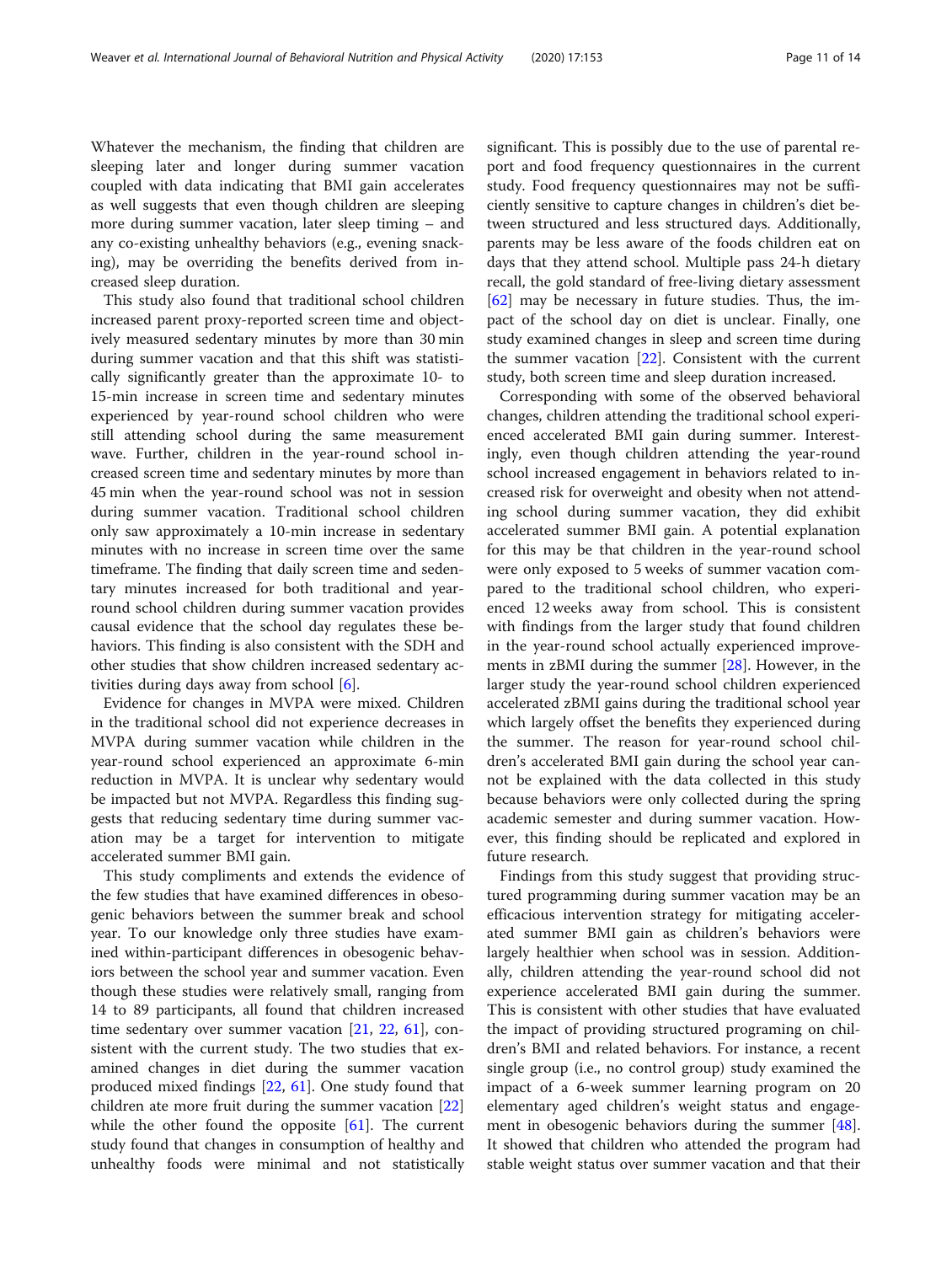obesogenic behaviors were more favorable on days they attended the program than days they did not attend the program. A recent natural experiment examined the impact of attending a 5-week summer school program on 138 adolescent's body composition over the summer [[63\]](#page-13-0). The study found that children not attending the summer school program showed statistically significantly greater increases in body composition than their counterparts that did not attend summer school. In the absence of structured programming interventions targeting the home (e.g., parent rules related to screens and bed and wake time, social support for physical activity) may be beneficial as well. However, home-based childhood obesity interventions have been mixed [[64](#page-13-0)] and produced minimally effective in the past [[65\]](#page-13-0).

This study has a variety of strengths. First, the study collected data continuously for 30+ days during the school year and summer vacation. The volume of data collected on children's obesogenic behaviors during the school year and summer vacation increases confidence that the data represent children's habitual engagement in these behaviors. This is also the first study to examine children's zBMI change in addition to related health behaviors during summer vacation. Further, collecting data on the same children during the school year and summer vacation allows for within-participant comparisons. By implementing a natural experiment and collecting data during the school year, the traditional summer vacation while year-round children attended school, and while all children were on summer vacation, we were able to investigate the causal impact of the school day on children's obesogenic behaviors. This study was also guided by a theoretical framework, the SDH [[6](#page-12-0)]. Use of theory to guide the generation and testing of hypotheses is widely considered best practice in research and more efficiently moves the field forward [\[66](#page-13-0)].

This study also has limitations that should be considered when interpreting the findings. First, only three schools (one following a year-round schedule) were included. Further, the majority of students were Black, and these schools primarily served children from low-income households. Thus, more work with a larger and more representative sample of schools is needed to confirm the findings herein. Second, Fitbit has been shown to have good agreement with polysomnography assessment of sleep and electrocardiography assessment of heartrate, [\[32](#page-12-0), [67](#page-13-0), [68\]](#page-13-0) but they have not been used as extensively in sleep and physical activity research. Thus, comparing the sleep and physical activity findings herein to other studies should be done with caution. This study was also conducted in the United States. Thus, these findings may not generalize to other countries around the world. There was also significant participant dropout

over the course of the two-year study (> 50%) prompting the recruitment of a refreshment sample in Year 02. It is possible that the drop-outs were systematically different from those participants that remained in the study and/or from the refreshment sample. In order to identify if this was the case baseline demographic and outcome data were examined and no statistically significant differences were found between children who dropped out of the study and those that stayed in the study. Further, the refreshment sample was recruited from the same schools, refreshment children were matched based on age, sex, and race/ethnicity of the children they replaced, and refreshment status was included as a covariate in all statistical models. Another weakness of the current study is the lack of details about children's days during summer vacation. Based on the SDH children who attended structured programming like summer camps during the summer should not have experienced unhealthy changes in obesogenic behaviors. Future studies should closely track participants' attendance at structured summer programming. Finally, the measure of foods and drinks consumed in this study focused on snack foods exclusively and was not comprehensive measure of diet. Thus, it may not have been sensitive enough to capture changes in diet from the school year to summer break.

#### Conclusions

Children's sedentary behaviors, screen time, and sleep timing were less favorable during summer vacation compared to the school year and evidence from this study suggests that the school day may regulate unhealthy behaviors and the absence of the school day during summer vacation may cause increases in unhealthy behaviors. These findings are consistent with the SDH which posits that children's obesogenic behaviors should be worse on relatively less structured days, like summer vacation from school. Sedentary behaviors, screen time, and sleep onset, offset, and midpoint are potential targets for intervention during the summer break.

#### Acknowledgements

The authors would like to thank the participating schools and families who participated in this study.

#### Potential conflicts of interest

none.

#### Authors' contributions

RGW, MB, GTM, RP, AMO, BS, and SY obtained funding for the research. All authors contributed to the development of the methods and study design. and reviewing, editing and approving the final version of the manuscript. All authors accept full responsibility for and have read and approved the final manuscript.

#### Funding

Research reported in this publication was supported by the Eunice Kennedy Shriver National Institute of Child Health & Human Development of the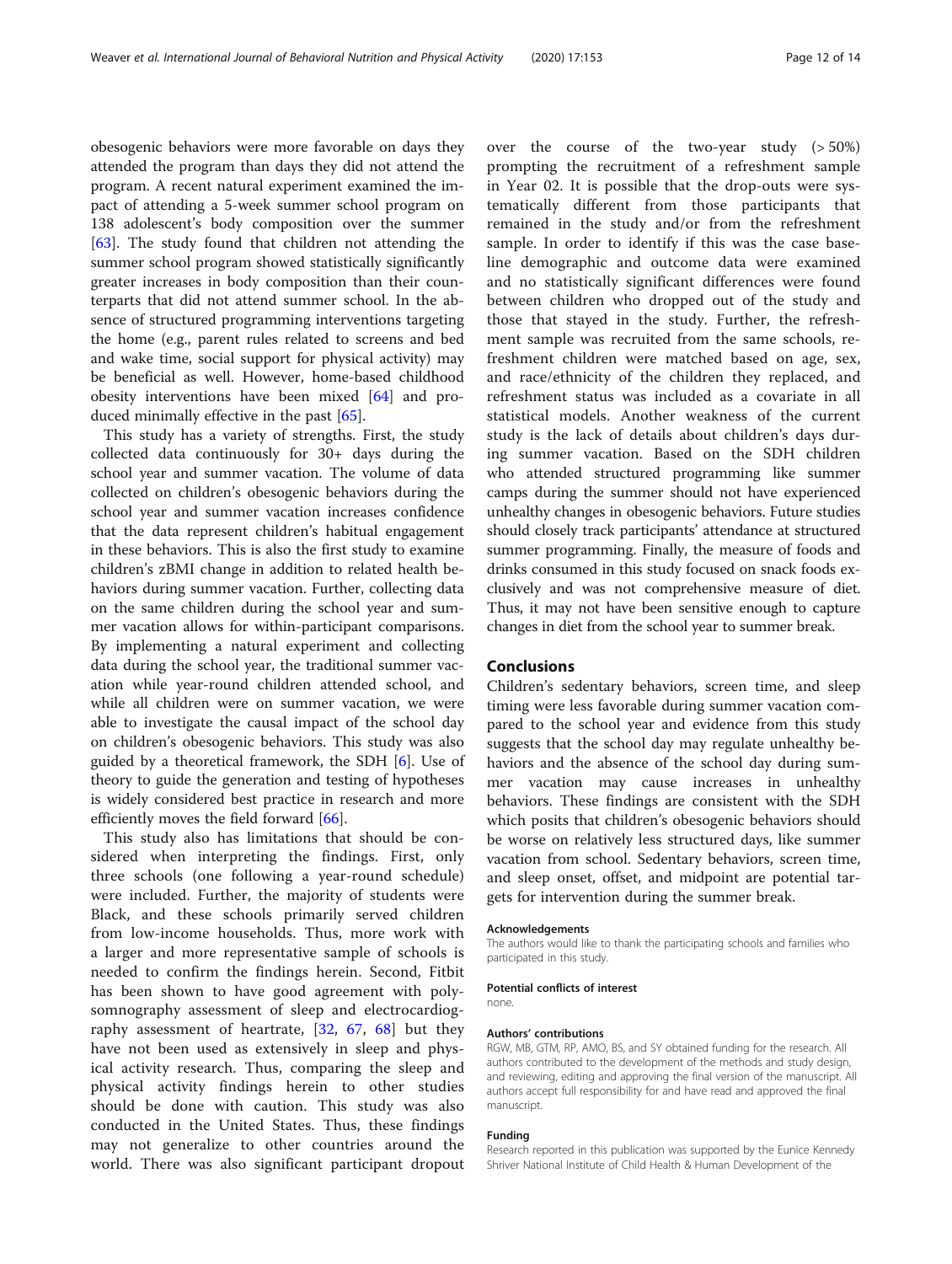<span id="page-12-0"></span>National Institutes of Health under Award Number R21HD095164. The content is solely the responsibility of the authors and does not necessarily represent the official views of the National Institutes of Health.

#### Availability of data and materials

Data supporting the results reported in this article are stored at the University of South Carolina. These data will be made available upon request by contacting the first author.

#### Ethics approval and consent to participate

The study was approved by the University of South Carolina Institutional Review Board (Pro00065211). Prior to enrolment, all participants provided written informed consent for the collection and use of their data and children provided verbal assent.

#### Consent for publication

Not applicable.

#### Competing interests

The authors declare that they have no competing interests.

#### Author details

<sup>1</sup>Department of Exercise Science, Arnold School of Public Health, University of South Carolina, Columbia, USA. <sup>2</sup>Department of Health Sciences, University of Central Florida, Orlando, Florida, USA. <sup>3</sup>Department of Health Promotion, Education, and Behavior, University of South Carolina, Columbia, SC, USA. 4 Department of Psychology, University of South Carolina, Columbia, SC, USA. 5 Seattle Children's Hospital, Center for Child Health Behavior and Development, Seattle, Washington, USA. <sup>6</sup>Arizona State University, Edson College of Nursing and Health Innovation, Phoenix, AZ, USA.

#### Received: 17 February 2020 Accepted: 9 November 2020 Published online: 26 November 2020

#### References

- Moreno JP, Johnston CA, Chen TA, O'Connor TA, Hughes SO, Baranowski J, et al. Seasonal variability in weight change during elementary school. Obesity. 2015;23(2):422–8.
- von Hippel PT, Workman J. From kindergarten through second grade, US Children's obesity prevalence grows only during summer vacations. Obesity. 2016;24(11):2296–300.
- 3. Weaver RG, Beets MW, Brazendale K, Brusseau TA. Summer weight gain and fitness loss: causes and potential solutions. Am J Lifestyle Med. 2018; 1559827617750576.
- 4. Franckle R, Adler R, Davison K. Peer reviewed: accelerated weight gain among children during summer versus school year and related racial/ethnic disparities: a systematic review. Prev Chronic Dis. 2014;11.
- 5. Watson A, Maher C, Tomkinson GR, Golley R, Fraysse F, Dumuid D, et al. Life on holidays: study protocol for a 3-year longitudinal study tracking changes in children's fitness and fatness during the in-school versus summer holiday period. BMC Public Health. 2019;19(1):1–8.
- 6. Brazendale K, Beets M, Pate RR, Turner-McGrievy B, Kaczynski AT, Weaver RG, et al. Understanding differences between summer vs. school obesogenic behaviors of children: The Structured Days Hypothesis. Int J Behav Nutr Phys Act. 2017:14(1).
- 7. Moreno JP, Crowley SJ, Alfano CA, Hannay KM, Thompson D, Baranowski T. Potential circadian and circannual rhythm contributions to the obesity epidemic in elementary school age children. Int J Behav Nutr Phys Act. 2019;16(1):25.
- Tambalis KD, Panagiotakos DB, Psarra G, Sidossis LS. Insufficient sleep duration is associated with dietary habits, screen time, and obesity in children. J Clin Sleep Med. 2018;14(10):1689–96.
- 9. Rey-Lopez JP, Vicente-Rodríguez G, Biosca M, Moreno LA. Sedentary behaviour and obesity development in children and adolescents. Nutr Metab Cardiovasc Dis. 2008;18(3):242–51.
- 10. Hills AP, Andersen LB, Byrne NM. Physical activity and obesity in children. Br J Sports Med. 2011;45(11):866–70.
- 11. Kreitsch KN, Chardon ML, Beebe DW, Janicke DM. Sleep and weight-related factors in youth: a systematic review of recent studies. Sleep Med Rev. 2019.
- 12. Osei-Assibey G, Dick S, Macdiarmid J, Semple S, Reilly JJ, Ellaway A, et al. The influence of the food environment on overweight and obesity in young children: a systematic review. BMJ Open. 2012;2(6):e001538.
- 13. Lobstein T, Jackson-Leach R, Moodie ML, Hall KD, Gortmaker SL, Swinburn BA, et al. Child and adolescent obesity: part of a bigger picture. Lancet. 2015;385(9986):2510–20.
- 14. Olds TS, Maher CA, Matricciani L. Sleep duration or bedtime? Exploring the relationship between sleep habits and weight status and activity patterns. Sleep. 2011;34(10):1299–307.
- 15. Staiano AE, Broyles ST, Katzmarzyk PT. School term vs. school holiday: associations with Children's physical activity, screen-time, diet and sleep. Int J Environ Res Public Health. 2015;12(8):8861–70.
- 16. Wing YK, Li SX, Li AM, Zhang J, Kong APS. The effect of weekend and holiday sleep compensation on childhood overweight and obesity. Pediatrics. 2009;124(5):e994–e1000.
- 17. Agostini A, Pignata S, Camporeale R, Scott K, Dorrian J, Way A, et al. Changes in growth and sleep across school nights, weekends and a winter holiday period in two Australian schools. Chronobiol Int. 2018:1–14.
- 18. Wang YC, Vine S, Hsiao A, Rundle A, Goldsmith J. Weight-related behaviors when children are in school versus on summer breaks: does income matter? J School Health. 2015;85(7):458–66.
- 19. Lanningham-Foster L, Foster RC, McCrady SK, Manohar CU, Jensen TB, Mitre NG, et al. Changing the school environment to increase physical activity in children. Obesity. 2008;16(8):1849–53.
- 20. Nixon GM, Thompson JM, Han DY, Becroft DM, Clark PM, Robinson E, et al. Short sleep duration in middle childhood: risk factors and consequences. Sleep. 2008;31(1):71–8.
- 21. McCue MC, Marlatt KL, Sirard J. Examination of changes in youth diet and physical activity over the summer vacation period. Int J Allied Health Sciences and Practice. 2013;11(1):8.
- 22. Brazendale K, Beets MW, Turner-McGrievy GM, Kaczynski AT, Pate RR, Weaver RG. Children's obesogenic behaviors during summer versus school: a within-person comparison. J Sch Health. 2018;88(12):886–92.
- 23. Atkin AJ, Sharp SJ, Harrison F, Brage S, Van Sluijs EM. Seasonal variation in children's physical activity and sedentary time. Med Sci Sports Exerc. 2016; 48(3):449.
- 24. Hjorth MF, Chaput J-P, Michaelsen K, Astrup A, Tetens I, Sjödin A. Seasonal variation in objectively measured physical activity, sedentary time, cardiorespiratory fitness and sleep duration among 8–11 year-old Danish children: a repeated-measures study. BMC Public Health. 2013;13(1):808.
- 25. Zheng C, Huang WY, Wong SH-S. Associations of weather conditions with adolescents' daily physical activity, sedentary time, and sleep duration. Appl Physiol Nutr Metab. 2019;44(12):1339–44.
- 26. Tucker P, Gilliland J. The effect of season and weather on physical activity: a systematic review. Public Health. 2007;121(12):909–22.
- 27. Kripke DF, Elliott JA, Youngstedt SD, Rex KM. Circadian phase response curves to light in older and young women and men. J Circadian Rhythms. 2007;5(1):4.
- 28. Weaver RG, Hunt E, Rafferty A, Beets MW, Brazendale K, Turner-McGrievy B, et al. The potential of a year-round school calendar for maintaining Children's weight status and fitness: preliminary outcomes from a natural experiment. J Sport Health Sci. 2019.
- 29. Hsieh F, Lavori PW, Cohen HJ, Feussner JR. An overview of variance inflation factors for sample-size calculation. Evaluation & the Health Professions. 2003; 26(3):239–57.
- 30. Hunt ET, Whitfield ML, Brazendale K, Beets MW, Weaver RG. Examining the impact of a summer learning program on children's weight status and cardiorespiratory fitness: a natural experiment. Eval Program Plann. 2019;74:84–90.
- 31. Weaver RG, Beets MW, Perry M, Hunt E, Brazendale K, Decker L, et al. Changes in Children's Sleep and Physical Activity During a One-week versus a Three-week Break from School: A natural experiment. Sleep. 2019;42:1.
- 32. de Zambotti M, Baker FC, Willoughby AR, Godino JG, Wing D, Patrick K, et al. Measures of sleep and cardiac functioning during sleep using a multisensory commercially-available wristband in adolescents. Physiol Behav. 2016;158:143–9.
- 33. Brazendale K, Decker L, Hunt ET, Perry MW, Brazendale AB, Weaver RG, et al. Validity and Wearability of consumer-based fitness trackers in free-living children. Int J Exercise Sci. 2019;12(5):471.
- 34. Brazendale K, Beets MW, Weaver RG, Perry MW, Tyler EB, Hunt ET, et al. Comparing measures of free-living sleep in school-aged children. Sleep Med. 2019;60:197–201.